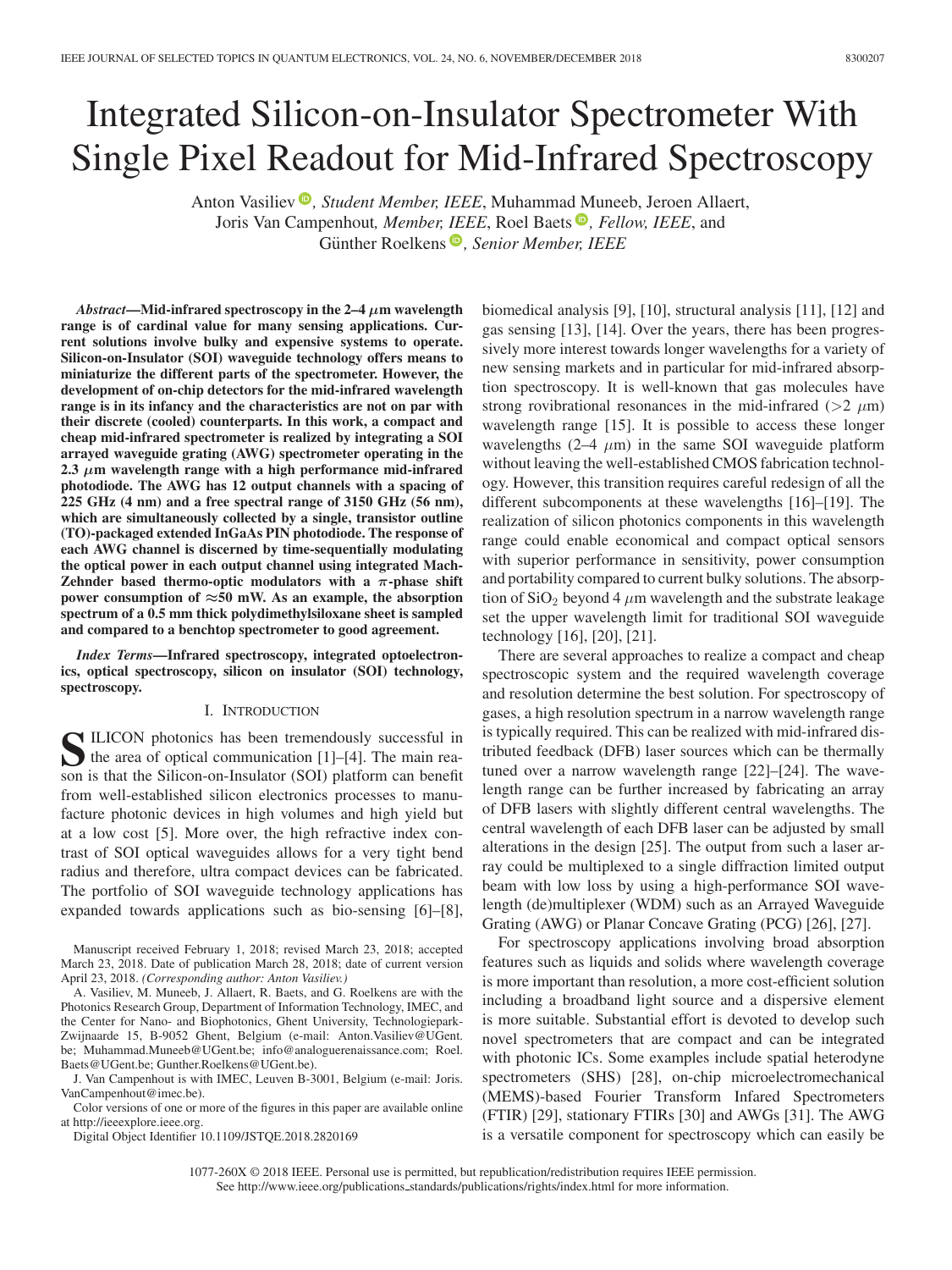

Fig. 1. Schematic of the spectroscopy setup using a SOI AWG spectrometer with a single external detector (a). A  $Cr^{2+}$ : ZnS laser working in ASE mode with a bandpass filter is used as the broadband mid-infrared source to determine the absorption spectrum of a 0.5 mm thick PDMS sheet, held between two  $\text{CaF}_2$ windows. The light is coupled to a standard 9/125 fiber pigtail. The TO-can with the photodiode is positioned directly on top of the output grating couplers of the chip and collects all twelve output channels of the AWG simultaneously. Design layout of the AWG (b). The output channels are modulated time-sequentially using (balanced) MZI thermo-optic modulators. A  $\pi$ -phase shift in each channel is achieved by dissipating  $\approx$ 50 mW in the metal (Ti/Au) resistors placed 0.9  $\mu$ m above the optical waveguide. The bandpass filter, PDMS and PD are not used in the passive characterization of the grating coupler efficiency and AWG response. Instead, a second single mode fiber is used to collect the output light and a mid-IR OSA is used as a sensitive power- and wavelength meter.

designed with good performance. The free spectral range (FSR) and channel spacing can be tailored to fit the application [32].

It is possible to heteregeneously integrate III-V-on-Silicon detectors on the photonic IC with the spectrometer in the 2–4  $\mu$ m wavelength range [31], [33]. However, existing packaged (cooled) mid-infrared photodetectors currently outperform the on-chip solutions. We present an approach for integrating a single standard TO-can packaged InGaAs PIN photodiode with a twelve channel AWG with 225 GHz (4 nm) channel spacing. In order to distinguish the different channels, the output arms of the AWG are modulated using on-chip balanced Mach-Zehnder interferometers (MZIs) by thermal tuning [34]. To showcase the mini-spectrometer, the absorption spectrum of polydimethylsiloxane (PDMS) in the 2.3  $\mu$ m wavelength range is recovered.

# II. FABRICATION

The AWG is fabricated on a 200 mm SOI wafer with a 400 nm thick crystalline Si device layer and 2  $\mu$ m buried oxide layer thickness. Rib waveguides and grating couplers (GCs) are defined with a 180 nm deep etch and are cladded with  $SiO<sub>2</sub>$  and planarized down to the silicon device layer. A thin 0.9  $\mu$ m layer of  $SiO_x$  is deposited on top. 100/10 nm thick Ti/Au resistors are defined on the arms of the modulators. The resistors measure  $200 \times 2 \mu m^2$  and realize a  $\pi$ -phase shift with ≈50 mW of power dissipation. As a final step, the chip is passivated with a benzocyclobutene (BCB) polymer layer. The circuit is designed for 2.3  $\mu$ m wavelength and TE polarized light. The AWG has twelve channels with 225 GHz (4 nm) channel spacing and an FSR of 3150 GHz (56 nm). The MZI modulators of the photonic chip are wire bonded to a printed circuit board (PCB) and are addressed by a home-built 16-bit current source through USB. An uncooled Hamamatsu G12183-010K PIN photodiode (PD) is fixed to a pre-amplifier PCB with a variable gain up to  $10^6$  V/A. The electronics to drive the modulators and read the photodiode response

are based on off-the-shelf components. The PD is manually positioned and fixed 0.5 mm above the output grating coupler array of the AWG, see Fig. 1(a). The output grating array covers an area of  $300 \times 140 \ \mu m^2$  and all the channels are simultaneously collected by the photosensitive area of the PD, 1 mm in diameter. The PD response is read-out using the aforementioned 16-bit ADC. A microcontroller is programmed to send the read/write commands in blocks with a resulting PD sampling rate of approximately 24 kSa/s. A 0.5 mm thick PDMS foil was prepared using the Sylgard 184 (10:1) elastomer kit and a suitable mold.

# III. AWG CHARACTERIZATION

The performance of the photonic circuit is characterized using a Continuous Wave (CW) single mode  $Cr^{2+}$ :ZnS solid state laser from IPG Photonics. The free space output power from the laser is coupled to a standard 9/125 single mode fiber as in Fig. 1(a) but without the bandpass filter, PDMS and PD. The power in the fiber is between one and few tens of mW depending on the laser wavelength. A second single mode fiber collects the output light from the IC and a Yokogawa AQ6375 Optical Spectrum Analyzer (OSA) was used as a sensitive detector and wavelength meter. A cooled extended InGaAs PDA10DT photodetector from Thorlabs was used as a reference, connected to a 1/99 fiber splitter to compensate for slow time-fluctuations of the laser power. The AWG response with the MZI modulator arms is normalized to a reference waveguide and the results are shown in Fig. 2(a). The channel spacing is 225 GHz (4 nm) and one FSR spans 3150 GHz (56 nm). The insertion loss is around 2 dB and the crosstalk between channels is 20 dB. The grating coupler efficiency is calculated to be around −9 dB/GC at 2340 nm peak wavelength with 18 degrees fiber coupling angle, see Fig. 2(b). By switching the output fiber with the single pixel PD, the combined response of the AWG channels is retrieved. The PD voltage is normalized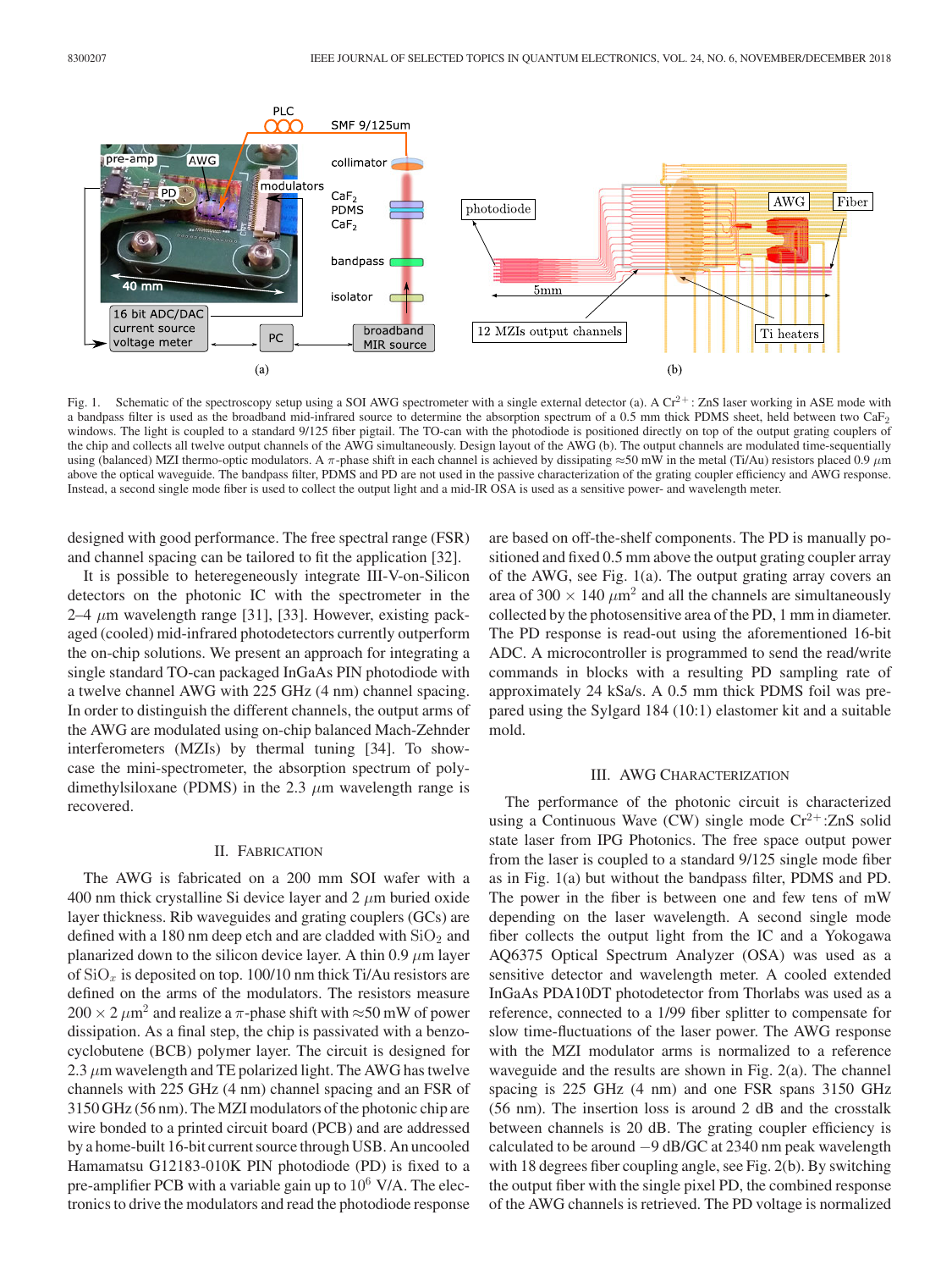

Fig. 2. The AWG channels from layout Fig. 1(b) are characterized using a single-mode tunable CW laser and normalized to a reference waveguide (a). The channel spacing is 225 GHz (4 nm) and one FSR spans 3150 GHz (56 nm). The insertion loss is around 2 dB and the crosstalk between channels is 20 dB. The output light is collected with a single mode fiber and the power and wavelength are obtained with the Yokogawa OSA. The grating coupler efficiency is estimated from the reference waveguide measurement (b). The insertion loss is 9 dB at 2340 nm peak wavelength and 18 degrees fiber coupling angle. The AWG response, normalized to the optical power in the fiber, is obtained from all channels simultaneously by using the TO-can PD as the detector. The PD response follows the GC efficiency curve and all twelve channels are visible. An additional envelope is observed due to limited dimensions and exact position of the PD on top of the output GC array. The beams coming from the edges of the output array are captured less efficiently. The position of the PD is fixed with screws but can be readjusted if needed.

to the power in the fiber towards the chip, calculated using the laser source reference detector. All twelve channels are clearly distinguishable. The combined AWG response follows the grating coupler trend with an additional envelope. The relative position of the output GC array to the PD and the finite aperture of the PD determine this envelope, see also Fig. 1. When the PD is positioned in the center of the GC array, the outer channels are captured less efficiently. The position of the PD is fixed with M4 screws and can be readjusted along *x*- and *y*-slits.

The MZI modulators are characterized using the same method as above but now the wavelength is fixed to the peak transmission of the AWG channel and electrical power is dissipated through the resistor on one of the arms of the MZI. The increased local temperature of the Si waveguide induces a change in effective index through the thermo-optic effect. The applied voltage and power are set with a Keithley 2400 measurement unit, see Fig. 3(a). The resistance is approximately 1200  $\Omega$ for all heaters and the extinction ratio is more than 30 dB. A  $\pi$ -phase shift is obtained when  $P_{\pi} = 49$  mW power is dissipated. In the spectroscopy experiment where all twelve channels are collected simultaneously by the PD, the dissipated heat  $P_{\pi}$  on one channel causes a drop of  $1.5/1.68 \approx 11/12$  of the amplified PD response as expected, see inset in Fig. 3(a). Due to small variations in fabrication,  $P_{\pi}$  varies between 48–56 mW and the corresponding  $V_{\pi}$  between 6–7 V for the 12 channels of the AWG. The AWG channel transmission is shown when the heater is switched on  $V = V_{\pi}$  and when it is off  $V = 0$ , see Fig. 3(b). The pitch between the MZI channels is 100  $\mu$ m. No thermal cross-talk between adjacent channels was observed and therefore must be lower than the optical crosstalk of the AWG, see Fig. 2(a).

## IV. ABSORPTION SPECTROSCOPY

To showcase the single pixel mini-spectrometer, the absorption spectrum of PDMS in the 2.3  $\mu$ m wavelength region is probed using three different methods. First, the absorption spectrum is determined using the Agilent 680 FTIR spectrometer in transmission, see Fig. 4(a). The importance of the 2–3  $\mu$ m wavelength range is indeed also valid in this case as can be seen from the increased absorption cross section as compared to the 1.5–2  $\mu$ m wavelength range.

Secondly, the PDMS sheet is placed between two 4 mm thick  $CaF<sub>2</sub>$  windows in the beam path of the  $Cr<sup>2+</sup>:ZnS$  laser operating in amplified spontaneous emission (ASE) mode. The fiber coupled power is measured by the mid-infrared Yokogawa OSA with 0.1 nm resolution both with (PDMS), and without (Ref) the PDMS sample. The measured total optical power is 11.5  $\mu$ W and 31.4  $\mu$ W, respectively. When PDMS is introduced in the beam path, the collimator has to be realigned to a new optimum. The spectrum shows spectral ripple due to residual thin film interference effects of the bandpass filter. The normalized FTIR transmission of the PDMS sample and the bandpass filter is also shown in Fig. 4(b).

Lastly, the AWG is used as a dispersive spectrometer to recover the response of PDMS at the AWG peak wavelengths, marked as black crosses on the top axis in Fig. 4(b). Ideally, the AWG response would be limited to within one FSR closest to the PDMS absorption feature. The available bandpass filter is centered at 2305 nm with a Full Width at Half Maximum (FWHM) of 50 nm and overlaps unintentionally with the next FSR on the blue side of the PDMS absorption peak. As a result, the longer wavelength channels of the AWG spectrometer will show additional crosstalk.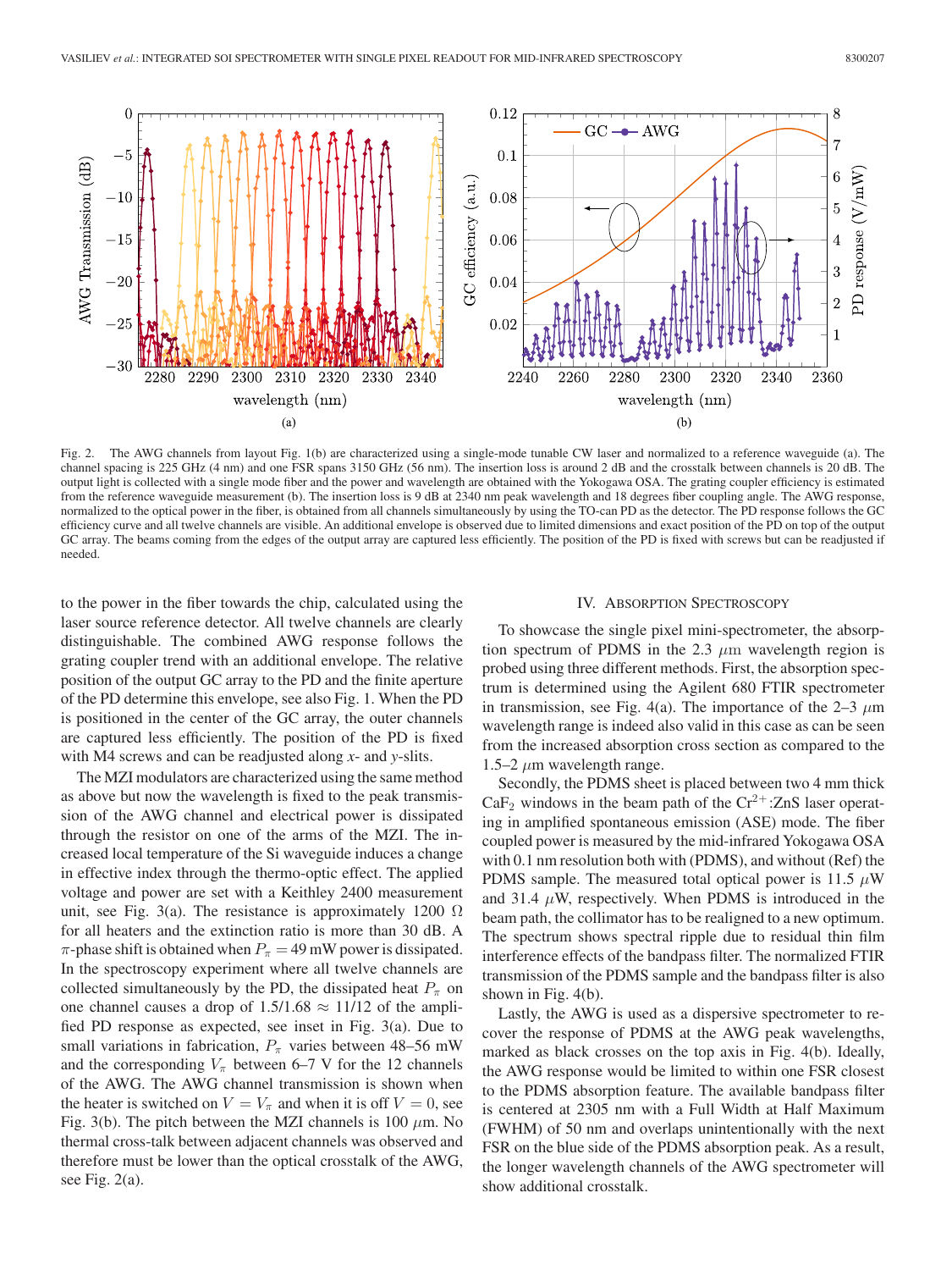

Fig. 3. The characterization of a MZI modulator as a function of dissipated power is shown for one channel of the AWG (a). A coarse and a fine voltage sweep is performed to find the minimum transmission of the channel at 2386 nm wavelength. The inset shows the amplified PD response as a function of dissipated heat on one channel when all twelve channels are collected simultaneously by the single pixel for the setup as in Fig. 1. The resistance is approximately 1200  $\Omega$  for all heaters and the extinction ratio of the MZI is more than 30 dB. A  $\pi$ -phase shift is obtained when  $P_{\pi} = 49$  mW power is dissipated. Due to small variations in fabrication,  $P_{\pi}$  varies between 48–55 mW and the corresponding  $V_{\pi}$  between 6–7 V for the 12 channels of the AWG. The channel transmission is shown when the heater is switched on  $(V = V_\pi)$  and when it is off  $(V = 0)$  (b).



Fig. 4. The absorption coefficient of PDMS in the near- to mid-infrared wavelength region is estimated by using the Lambert-Beer law and the FTIR transmission spectrum of a  $(t = 0.5 \text{ mm})$  thick PDMS foil (a). The wavelength region for the absorption spectroscopy experiment is colored. After passing the bandpass filter, see Fig. 1(a), the optical spectrum coupled into the fiber is measured using the Yokogawa OSA: in the case when PDMS is present (PDMS) and when it is removed (Ref) (b). The measured total optical power is 11.5  $\mu$ W and 31.4  $\mu$ W, respectively. The normalized FTIR transmission of the PDMS sample (PDMS  $_{fit}$ ) and the bandpass (Filter) is also shown. The black crosses on the top axis show the AWG peak wavelengths. Ideally, the AWG response would be limited to within one FSR closest to the PDMS absorption feature. The filter is centered at 2305 nm with a FWHM of 50 nm and overlaps unintentionally with the next FSR on the blue side of the PDMS absorption peak. As a result, the longer wavelength channels of the AWG spectrometer will show additional crosstalk.

The combined output from the channels of the AWG results in a PD signal of 3.7 V for the reference measurement and 1.4 V when PDMS is introduced. The optical power inside each channel can be recovered by modulating each channel timesequentially [34]. The modulation depth of the heaters is chosen such that it corresponds closely to a  $\pi$ -phase shift of each MZI.

Slight differences in fabrication lead to drive voltages  $V_{\pi}$  that are spread between 6 and 7 V and the corresponding switching power varies between 48–56 mW. An example of modulation of one such channel is shown in Fig. 5(a). For each heater bias point, four consecutive PD value are collected and averaged. The PD output is collected for 1 second for each channel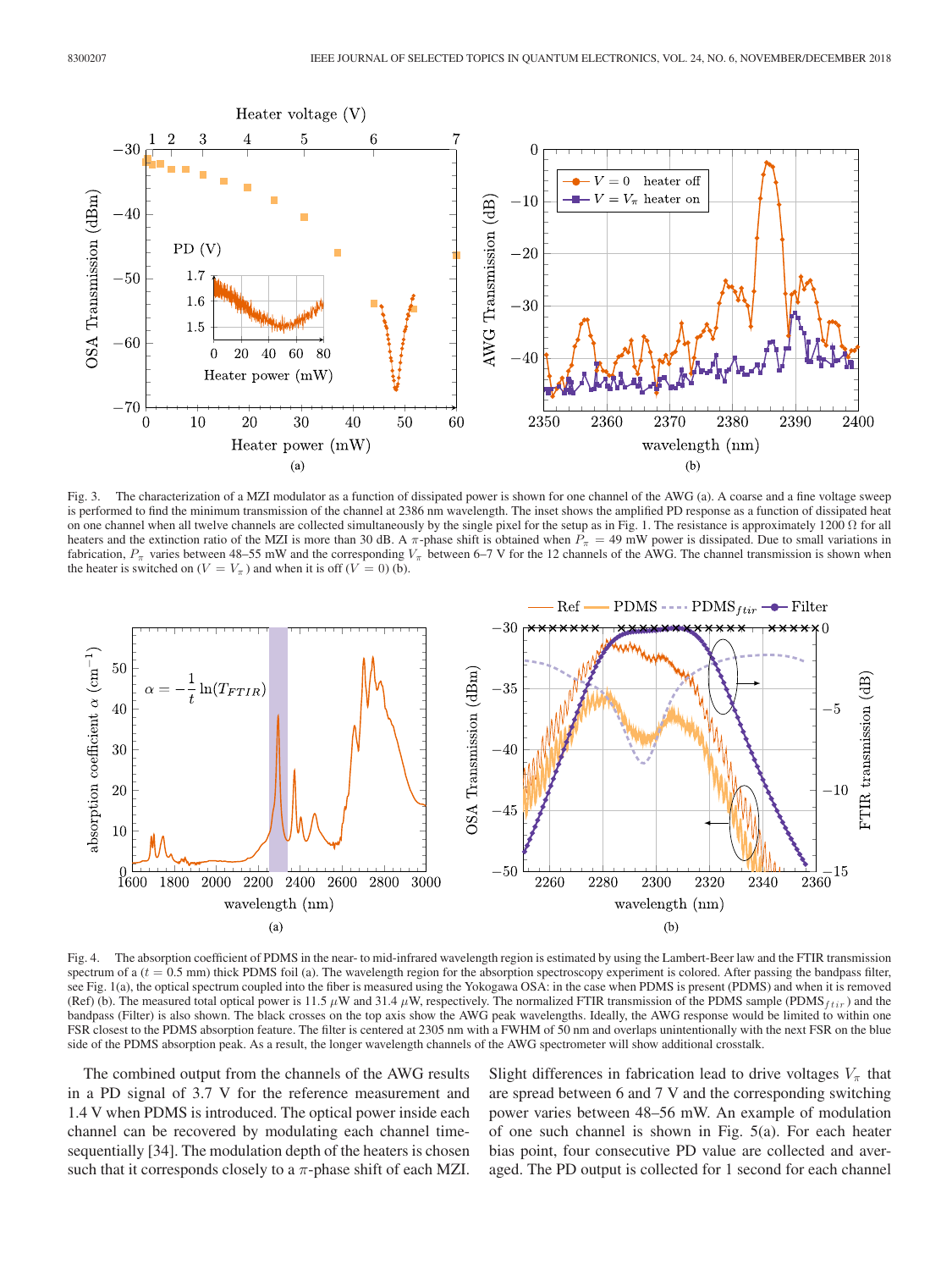

Fig. 5. Response of the photodiode to a sinusoidal modulation of one AWG channel. The first thousand sample points are shown for three cases: prior to the chip, the light passes through a 0.5 mm thick PDMS sheet, a reference measurement without PDMS and a dark measurement without the light source (a). The sample points are collected by a microcontroller in packets and are not linked to an external clock. The resulting PD sampling rate is  $\approx$  24 kSa/s. The time intervals between samples can be slightly different and the given time axis is an appproximation. For each setpoint of the heater, four consecutive PD readings are collected. The logarithmic DFT spectrum of the PD response is shown (b). The difference in maxima between the 'PDMS' and 'ref' measurement at the modulation frequency  $f_{mod}$  is used to determine the spectral response of PDMS at the peak wavelength of each AWG channel (c). The colored region boundaries are the  $\mu \pm \sigma$  values for seven different measurements. The optical modulation depth difference of the PD between the PDMS and reference measurement is plotted for each AWG channel with the corresponding channel peak wavelength (d). The results agree well with the results obtained by measuring the PDMS transmission using the benchmark mid-IR Yokogawa OSA. Main cause of variation is power and alignment drift of the source to the spectrometer. Taking the OSA spectrum as the true response of PDMS in this setup, calculations show that an idealized AWG with zero crosstalk XT would produce almost identical results.

consecutively with a sampling rate of 24 kSa/s. This corresponds to the response to 50 sinusoidal heating cycles for each channel. After sweeping the twelve channnels of the AWG, the discrete Fourier Transform (DFT) of the signal is performed on the fourpiece averaged output using the fast-fourier transform (FFT) algorithm with a Kaiser smoothing window. The result for one channel is shown in Fig. 5(b). The absolute value of the DFT spectrum at the modulation frequency is proportional to the optical power modulation of that channel. This value is obtained for each of the twelve channels for the case when there is no PDMS in the free space beam path and when it is introduced, see Fig. 5(c). The difference between the two is a measure for

the absorption spectrum of PDMS, sampled at the peak wavelengths of the AWG channels. The colored region boundaries are the  $\mu \pm \sigma$  values for seven different measurements where the main cause of variation is power and alignment drift of the source to the spectrometer. The absorption spectrum of PDMS obtained in this manner corresponds well to the OSA benchmark measurement, see Fig. 5(d). A slight discrepancy for the longer wavelength channels is observed as expected. This is due to the fact that the central wavelength of the bandpass filter is not exactly centered to one FSR of the AWG, see Fig. 4(b). Taking the OSA spectrum as the true response of PDMS in this setup, calculations show that an idealized AWG with zero crosstalk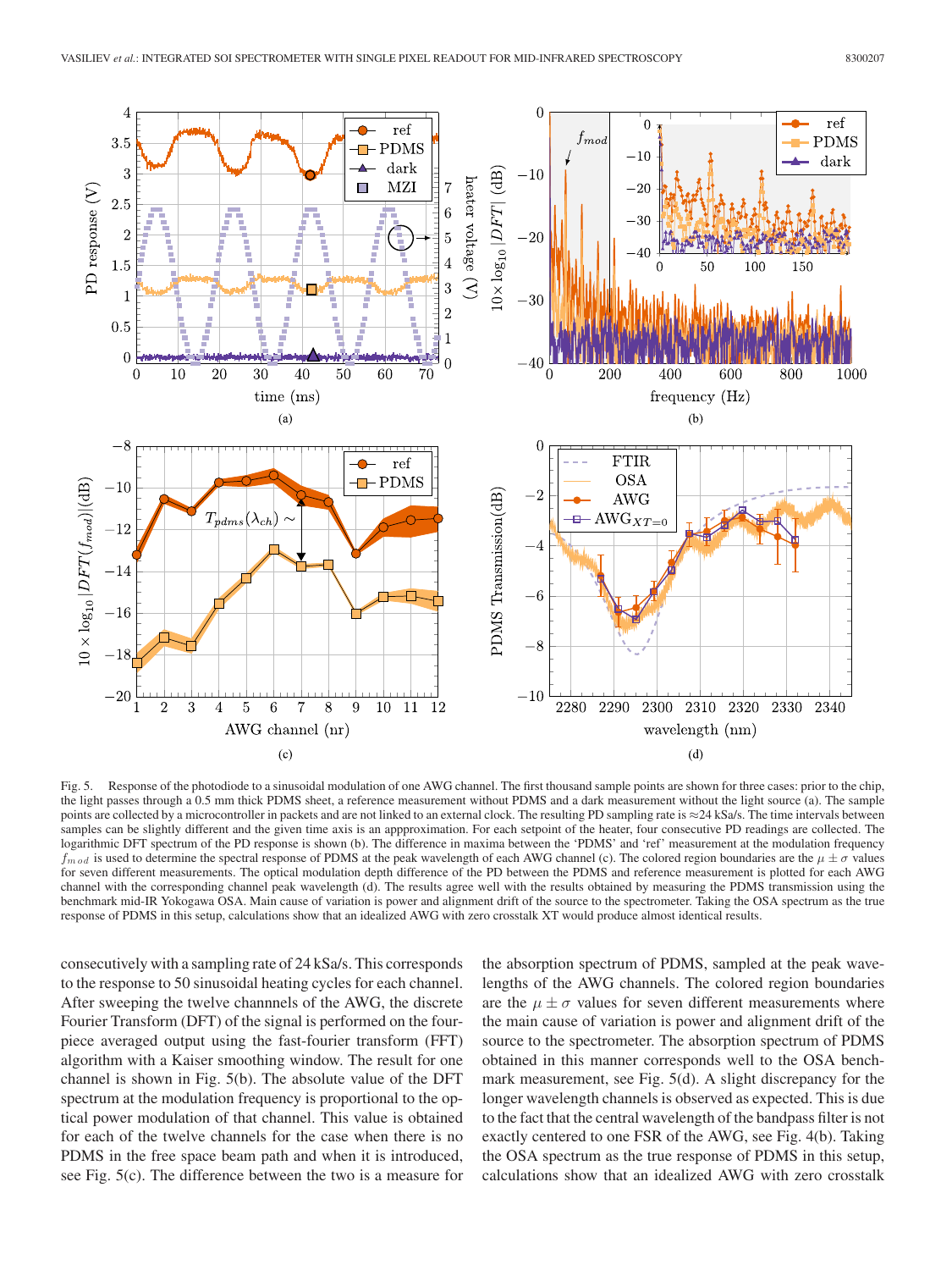and insertion loss would produce almost identical results. The idealized AWG is taken as an array of dirac functions at the AWG channel peak positions, see black crosses in Fig. 4(b).

The Signal-to-Noise Ratio (SNR) for each channel of the system is found by comparing the signal strength at the modulation frequency in the reference measurement with the noise power in dark conditions at  $f_{mod}$ , see Fig. 5(b). The SNR is between 24–28 dB for 1s integration time per channel. Using the input optical power spectrum from Fig. 4(b) and the SNR for each channel, it is estimated that the lowest power change  $\Delta P$  that can be detected (with  $SNR = 1$ ) is between  $-57.2$  dBm/nm and −69.2 dBm/nm. For a given spectroscopic application where one would want to detect a minimum transmission change  $\Delta T$ of 0.1% ( $-30$  dB) with SNR = 1, a broadband source with a minimum power density of  $-27.2$  dBm/nm or a total power of −10 dBm within one FSR (50 nm) is required . Although these values are adequate for most applications, there are several ways to further improve the performance of the device.

The detectivity of the photodetector can be increased by active cooling or by using an optical immersion microlens [35]. The input grating coupler can be replaced with a spot-size converter for edge-coupling for higher efficiency and larger optical bandwidth. Moreover, the input fiber should be fixed to avoid drift of the coupling efficiency to the spectrometer during the measurement. The channels can be addressed simultaneously at a different modulation frequency instead of time-sequentially, thus increasing the measurement time per channel, thereby increasing SNR. For testing purposes, the output grating coupler array in this design is sized to match the mode field diameter of the single-mode fibers. However, the array can be readily shrunk ten-fold for better collection efficiency or to allow for more output channels.

Finally for applications where large environmental temperature variations are present, the central wavelength of the device will shift by  $\approx 0.125$  nm/K at 2.3  $\mu$ m wavelength, resulting in a small offset of the wavelength corresponding with each channel. To mitigate this, one can either use a temperature controller underneath the photonic chip, use specially designed athermal circuits [36] or use SiN waveguide circuits with a five times lower thermo-optic coefficient [37].

## V. CONCLUSION

Low-cost and miniaturized spectrometers can be realized by combining an off-the-shelf mid-infrared photodetector with SOI wavelength demultiplexer circuits. A novel approach is shown where a single discrete photodetector is used to characterize the response of a twelve channel mid-infrared AWG at 2.3  $\mu$ m. The different AWG channels are discerned by time-sequentially modulating the output arms with MZI-based thermo-optic modulators. The driving and read-out of the spectrometer is performed using low-cost standard electronic components. The absorption spectrum of PDMS is recovered at 2.3  $\mu$ m to good agreement with bench-top OSA measurements. This is a promising approach which can be applied to longer wavelength SOI spectrometers for the  $3-4$   $\mu$ m wavelength range where high-performance cooled detectors are needed.

### ACKNOWLEDGMENT

The authors would like to thank B. Smalbrugge from TU/e for wirebonding and CMST, Ghent University for providing the PDMS sample. A. Vasiliev would like to thank Research Foundation—Flanders (FWO) for a Ph.D. fellowship.

#### **REFERENCES**

- [1] R. Soref, "The past, present, and future of silicon photonics," *IEEE J. Sel. Topics Quantum Electron.*, vol. 12, no. 6, pp. 1678–1687, Nov. 2006.
- [2] M. Pantouvaki *et al.*, "Active components for 50 Gb/s NRZ-OOK optical interconnects in a silicon photonics platform," *J. Lightw. Technol.*, vol. 35, no. 4, pp. 631–638, Apr. 2017.
- [3] M. H. Khan *et al.*, "Ultrabroad-bandwidth arbitrary radiofrequency waveform generation with a silicon photonic chip-based spectral shaper," *Nature Photon.*, vol. 4, no. 2, pp. 117–122, Feb. 2010.
- [4] A. Abbasi *et al.*, "III-V-on-Silicon C-band high-speed electro-absorption modulated DFB laser," *J. Lightw. Technol.*, vol. 36, no. 2, pp. 252–257, Aug. 2017.
- [5] A. E.-J. Lim *et al.*, "Review of silicon photonics foundry efforts," *IEEE J. Sel. Top. Quantum Electron.*, vol. 20, no. 4, pp. 405–416, Jul. 2014.
- [6] J. T. Kindt, M. S. Luchansky, A. J. Qavi, S.-H. Lee, and R. C. Bailey, "Subpicogram per milliliter detection of interleukins using silicon photonic microring resonators and an enzymatic signal enhancement strategy," *Anal. Chem.*, vol. 85, no. 22, pp. 10 653–10 657, Nov. 2013.
- [7] E. Ryckeboer, R. Bockstaele, M. Vanslembrouck, and R. Baets, "Glucose sensing by waveguide-based absorption spectroscopy on a silicon chip," *Biomed. Opt. Express*, vol. 5, no. 5, pp. 1636–1648, May 2014.
- [8] Y. Chen, H. Lin, J. Hu, and M. Li, "Heterogeneously integrated silicon photonics for the mid-infrared and spectroscopic sensing," *ACS Nano*, vol. 8, no. 7, pp. 6955–6961, Jun. 2014.
- [9] Y. Li, P. Segers, J. Dirckx, and R. Baets, "On-chip laser Doppler vibrometer for arterial pulse wave velocity measurement," *Biomed. Opt. Express*, vol. 4, no. 7, pp. 1229–1235, Jul. 2013.
- [10] H. Yan *et al.*, "Specific detection of antibiotics by silicon-on-chip photonic crystal biosensor arrays," *IEEE Sens. J.*, vol. 17, no. 18, pp. 5915–5919, Sep. 2017.
- [11] Y. E. Marin, T. Nannipieri, C. J. Oton, and F. Di Pasquale, "Integrated FBG sensors interrogation using active phase demodulation on a silicon photonic platform," *J. Lightw. Technol.*, vol. 35, no. 16, pp. 3374–3379, Aug. 2017.
- [12] A. Trita *et al.*, "Simultaneous interrogation of multiple fiber Bragg grating sensors using an arrayed waveguide grating filter fabricated in SOI platform," *IEEE Photon. J.*, vol. 7, no. 6, Dec. 2015, Art. no. 7802611.
- [13] T. H. Stievater *et al.*, "Trace gas absorption spectroscopy using functionalized microring resonators," *Opt. Lett.*, vol. 39, no. 4, pp. 969–972, Feb. 2014.
- [14] N. A. Yebo *et al.*, "Selective and reversible ammonia gas detection with nanoporous film functionalized silicon photonic micro-ring resonator," *Opt. Express*, vol. 20, no. 11, pp. 11 855–11 862, May 2012.
- [15] P. Larkin, *Infrared and Raman Spectroscopy; Principles and Spectral Interpretation*. New York, NY, USA: Elsevier, 2011.
- [16] R. Soref, "Mid-infrared photonics in silicon and germanium," *Nature Photon.*, vol. 4, no. 8, pp. 495–497, Aug. 2010.
- [17] G. Roelkens *et al.*, "Silicon-based heterogeneous photonic integrated circuits for the mid-infrared," *Opt. Mater. Express*, vol. 3, no. 9, pp. 1523– 1536, Sep. 2013.
- [18] G. Z. Mashanovich *et al.*, "Silicon photonic waveguides and devices for near-and mid-IR applications," *IEEE J. Sel. Top. Quantum Electron.*, vol. 21, no. 4, Jul. 2015, Art. no. 8200112.
- [19] R. Wang *et al.*, "III-V-on-silicon photonic integrated circuits for spectroscopic sensing in the 2–4 μm wavelength range," *Sensors*, vol. 17, no. 8, p. 1788, Aug. 2017.
- [20] J. S. Penadés et al., "Suspended silicon mid-infrared waveguide devices with subwavelength grating metamaterial cladding," *Opt. Express*, vol. 24, no. 20, pp. 22908–22916, Oct. 2016.
- [21] S. A. O. Miller, "Low-loss silicon platform for broadband mid-infrared photonics," *Optica*, vol. 4, no. 7, pp. 707–712, Jul. 2017.
- [22] B. G. Lee *et al.*, "DFB quantum cascade laser arrays," *IEEE J. Quantum Electron.*, vol. 45, no. 5, pp. 554–565, May 2009.
- [23] A. Spott *et al.*, "Quantum cascade laser on silicon," *Optica*, vol. 3, no. 5, pp. 545–551, May 2016.